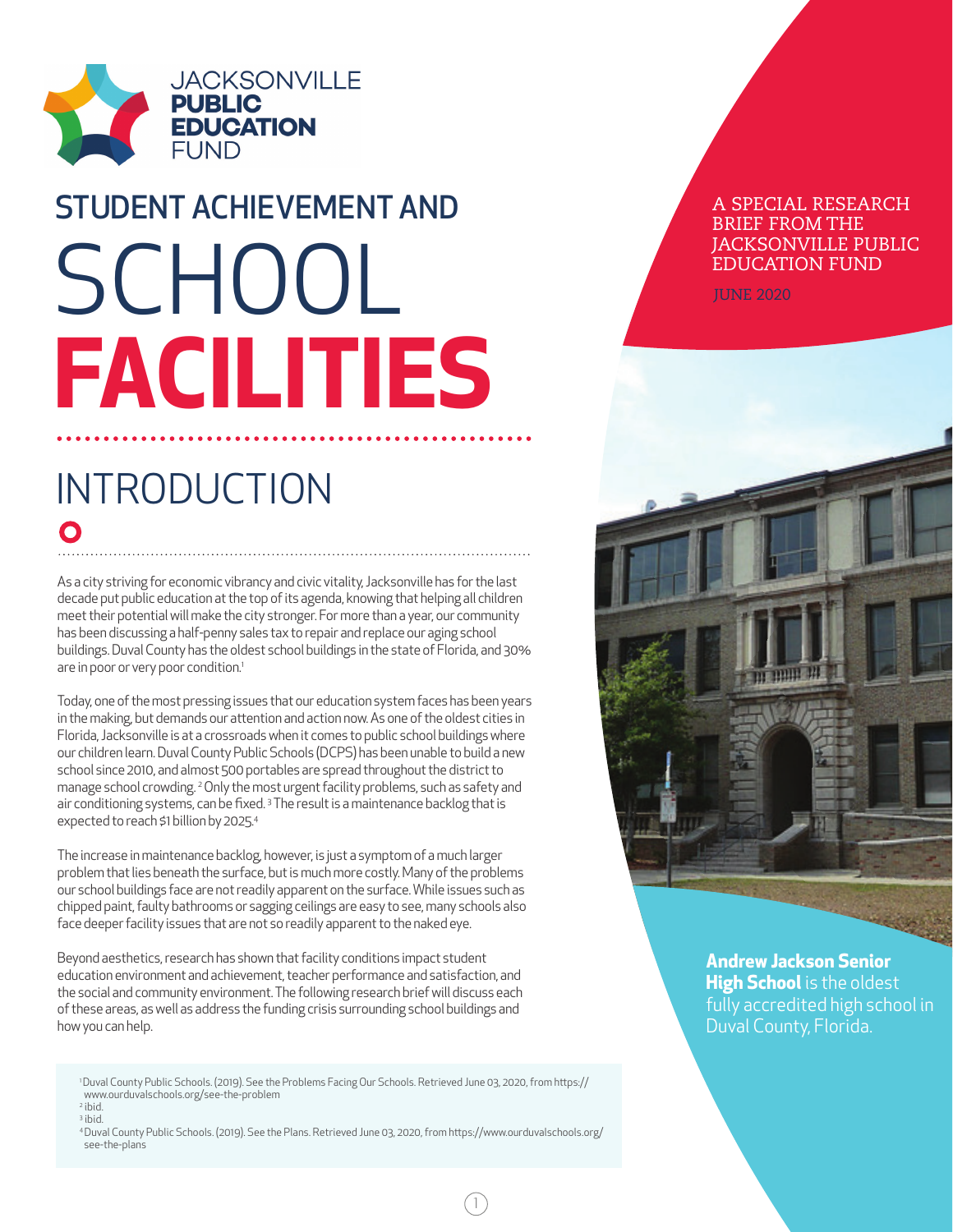#### EDUCATION ENVIRONMENT & STUDENT ACHIEVEMENT

Public school buildings represent the second largest sector of public infrastructure spending in the United States after roads, and approximately 1 in 6 American children or adults spend every weekday in these often poorly maintained buildings.<sup>5</sup>

In a 2014 letter, the Office for Civil Rights at the U.S. Department of Education stated that students are better able to learn and remain engaged with instruction in classrooms that are "well-lit, clean, spacious, and heated and air-conditioned as needed." Not only do these benefits extend to students, but teachers are also better able to do their jobs in this type of school facility. Conversely, the U.S. Department of Education has stated that when classrooms are too hot or cold, overcrowded, dusty or poorly ventilated, both students and teachers suffer. 6

Researchers at the Harvard School of Public Health concluded that evidence was unambiguous that school buildings influence student health, thinking and performance. 7 A growing body of peer-reviewed research finds a relationship between the quality of a school facility and student achievement.<sup>8</sup> Specifically, significant correlations have been found between poor structural, conditional, and aesthetic attributes of school buildings and low student learning and achievement. Positive trends have been observed in several school districts across the United States, including Houston, Texas; Los Angeles, California; and New Haven Connecticut, and collectively, these studies conclude that student achievement improves when students are moved out of overcrowded and degraded school facilities and into new, rebuilt or renovated schools.9



Substandard physical learning environments are strongly associated with truancy and other behavioral problems in students. Further, lower student attendance leads to lower performance on achievement tests.10 One study reported that student achievement scores tend to decrease as the school building ages — to as high as 9%, depending on maintenance factors.<sup>11</sup> Another study of the Los Angeles Unified School District showed that a school's compliance with health and safety standards could lead, on average, to a 36-point increase in California Performance Index scores.<sup>12</sup>

Quality school buildings have been found to contribute to student achievement in several ways:

- Provide light, acoustics and air quality that directly impact learning;
- Offer inviting spaces that enhance student self-belief and desire to be in school;
- Provide technology that optimizes instruction and prepares students for today's workplace;
- Communicate to children that the community values education; and
- Provide reassurance to students that they are safe and secure in their learning environment.<sup>13</sup>



*" William M. Raines Senior High is historically known as the million dollar building that brought a state-of-the-art facility and educators to the surrounding community. It is nearly impossible to continue this legacy of greatness with crumbling structures, faulty ventilation, and a building that is beyond its expiration date! We must move forward with the times and this means not only providing a building that is warm, safe, and dry but also providing educational programs that prepare our*  Leena Hall-Young, *students to be competetive in today's job market."*

### 2020 Florida Blue Duval County Teacher of the Year

<sup>5</sup> Filardo, M., Vincent, J., Sullivan, K., Starr, J., Fusarelli, L., Ross, E. (2019, May 02). How crumbling school facilities perpetuate inequality. Retrieved June 01, 2020, from https://kappanonline.org/how-crumbling-school-facilities-perpetuate-inequalityfilardo-vincent-sullivan/

<sup>6</sup> Eitland, E., Klingensmith, L., MacNaughton, P., Laurent, J.C., Spengler, J., Bernstein, A., & Allen, J.G. (2017). Schools for health: Foundations for student success: How school buildings influence student health, thinking and performance. Cambridge, MA: Harvard T.H. Chan School of Public Health.

- <sup>7</sup> ibid.
- <sup>8</sup> Filardo et al.
- <sup>9</sup> Filardo et al.
- <sup>10</sup> California Department of Education. (2010). School Facilities Improve Learning. Retrieved July 2015, from California Department of Education: http://www.cde.ca.gov/ ls/fa/re/documents/learnercenter.pdf
- <sup>11</sup> Planty, M., & DeVoe, J. (2005, October). Examination of the Condition of School Facilities Attended by 10th Grade Students in 2002. Retrieved July 2015, from National Center for Education Statistics: https://nces.ed.gov/pubs2006/2006302.pdf
- <sup>12</sup> California Department of Education, School Facilities Improve Learning.

2

<sup>13</sup> Duval County Public Schools. (2019). How do improved school buildings contribute to student achievement? Retrieved 2020. https://www.ourduvalschools.org/post/howdo-improved-school-buildings-contribute-to-student-achievement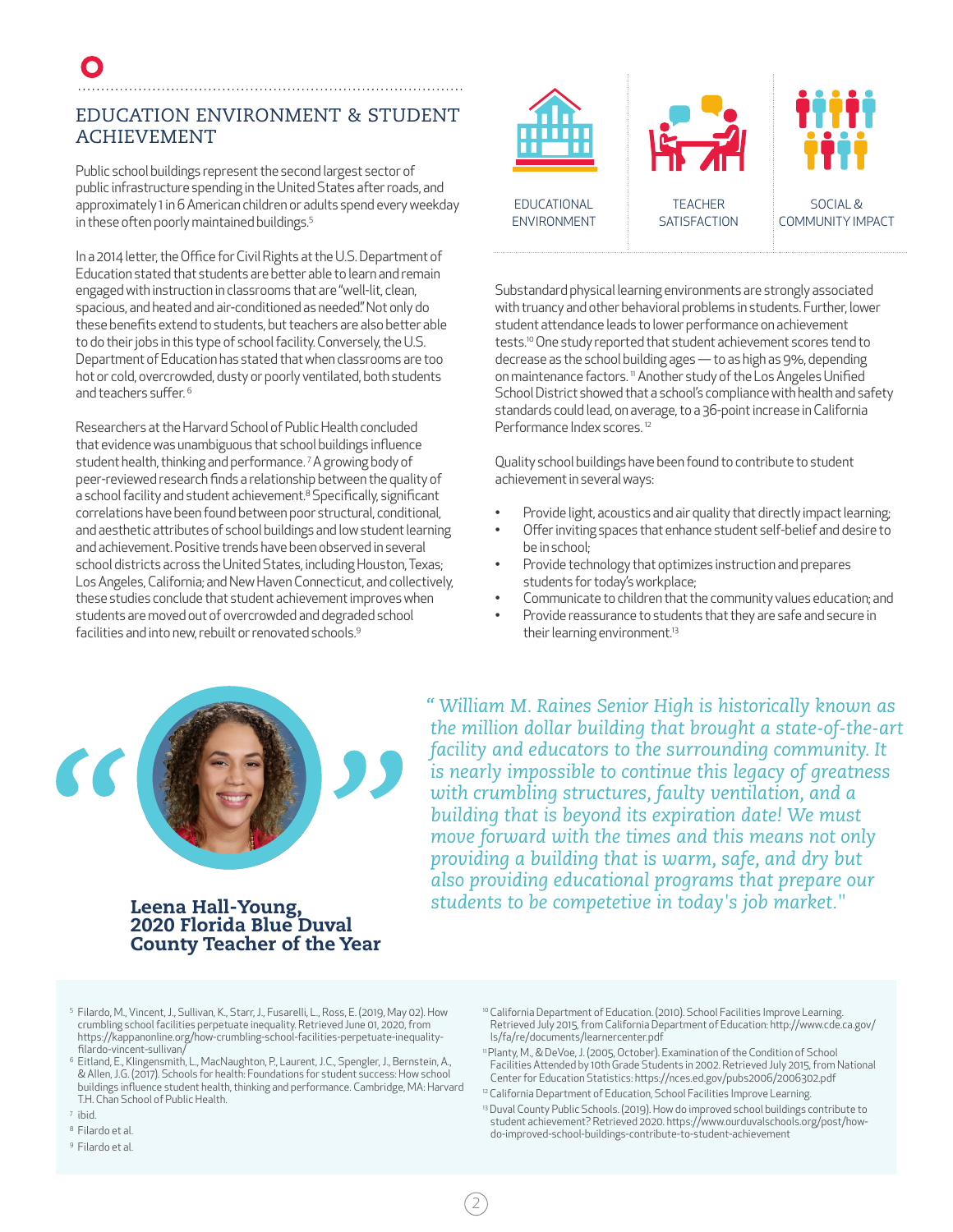Research has found that schools having classrooms with less external noise are positively associated with greater student engagement and achievement compared to schools with classrooms that have noisier environments. Excessively noisy classrooms cause dissatisfaction and stress for both students and teachers, impacting their ability to perform.<sup>14</sup> Air quality and lighting are other major considerations that impact student achievement. Poor air quality can be attributed to increased absenteeism, particularly for students suffering from asthma.<sup>15</sup> Further, artificial lighting, present in many schools, has negative impacts on students and natural light has positive impacts. Studies have found that natural light boosts student and teacher morale, reduces off-task behavior, and improves test scores.<sup>16</sup> Similarly, temperature can have an impact on engagement levels and overall productivity, including student achievement.<sup>17</sup>

Overcrowded classrooms can also impact student engagement, leading to decreased levels of learning, as well as increased aggression levels.<sup>18</sup> Classrooms with ample space have been found more conducive to providing an appropriate learning environment. Classroom space is of particular importance to modern education and preparing students for work in teams, problem solving and effective communication.19 Spaces for private study areas, as well as smaller learning centers, reduce visual and auditory distractions, and are positively related to student development and achievement.<sup>20</sup>

Finally, if students are going to be exposed to the technology and skills required in the twenty-first century workforce, old school buildings must be updated to handle technology related-infrastructure. This includes teacher use of technology in the classroom, high-speed internet access, and training for students and teachers on basic technological skills.<sup>21</sup>

### C TEACHER PERFORMANCE & SATISFACTION

In addition to having an impact on student achievement, a school facility can also impact teacher performance and satisfaction. A survey of teachers in Chicago and District of Columbia public schools found that when teachers considered their school to be in poor physical condition, they were far more likely to report they planned to leave their school or the teaching profession altogether, when compared to teachers in facilities they considered in good or excellent condition.<sup>22</sup> Similar to students, teachers benefit from clean air and natural light — improved ventilation and indoor air quality have been observed to increase teachers' selfreported job satisfaction.23

Poor school conditions can also hinder teachers' work. For example, teachers attempting to deliver a twenty-first century education need access to scientific equipment and technology resources. Aging school buildings that have not been updated often lack the ability to support these resources. 24

14 PennState Center for Evaluation and Education Policy Analysis. The Importance of School Facilities in Improving Student Outcomes. (2015, June 07). Retrieved June 03, 2020, from https://sites.psu.edu/ceepa/2015/06/07/the-importance-of-schoolfacilities-in-improving-student-outcomes/

16 ibid.

- 18 ibid.
- 19 ibid.
- 20 ibid.
- 21 ibid.
- <sup>22</sup> Buckley, J., Schneider, M., & Shang, Y. (2004a). The effects of school facility quality on teacher retention in urban school districts. Washington, DC: National Clearinghouse for Educational Facilities.

# SCHOOL BUILDINGS **& LEARNING**

*Quality school buildings have been found to contribute to student achievement in several ways:*

- **Provide light, acoustics and air quality that directly impact learning;**
- **O** Offer inviting spaces that enhance student self**belief and desire to be in school;**
- **Q** Provide technology that optimizes instruction and **prepares students for today's workplace;**
- **Communicate to children that the community values education; and**
- **Provide reassurance to students that they are safe and secure in their learning environment.**

# SOCIAL & COMMUNITY IMPACT

Researchers and education practitioners are recognizing the importance of school climate and positive social culture as necessary components to student achievement. Well-planned, designed and maintained facilities promote the health, well-being and performance of the children and adults who work in them. In part this is related to the motivation to attend associated with a clean and organized facility.<sup>25</sup> Absenteeism is further reduced when students and teachers are able to maintain their health, which can be difficult when exposed to mold, poor ventilation, uncomfortable temperatures, inadequate lighting, overcrowding and excessive noise found in older school buildings.<sup>26</sup> As previously mentioned, attendance is a requisite for academic achievement.

Beyond climate and culture, clean and well-maintained school facilities

<sup>23</sup> Batterman, S., Su, F.C., Waid, A., Watkins, F., Goodwin, C., & Thun, G. (2017). Ventilation rates in recently constructed U.S. school classrooms. Indoor Air, 27 (5), 880-890.

<sup>24</sup> U.S. Department of Education, Office for Civil Rights. (2014). Dear colleague letter: Resource comparability. Washington, DC: Author.

 <sup>15</sup> ibid.

<sup>17</sup> ibid.

<sup>25</sup> Bryk, A.S. & Schneider, B. (2002). Trust in schools: A core resource for improvement. New York, NY: Russell Sage Foundation.; and Thapa, A., Cohen, J., Guffey, S., & Higgins-D'Allessandro, A. (2013). A review of school climate research. Review of Educational Research, 83 (3), 357–385.; and Maxwell, L.E. & Schechtman, S. (2012). The role of objective and perceived school building quality in student academic outcomes and selfperception. Children, Youth and Environments, 22 (1), 23-51.

<sup>&</sup>lt;sup>26</sup> Uline, C. & Tschannen-Moran, M. (2008). The walls speak: The interplay of quality facilities, school climate, and student achievement. Journal of Educational Administration, 46 (1), 55-73 ; and Fisk, W.J., Paulson, J.A., Kolbe, L.J., & Barnett, C.L. (2016). Significance of the school physical environment: A commentary. Journal of School Health, 86 (7), 483-487.